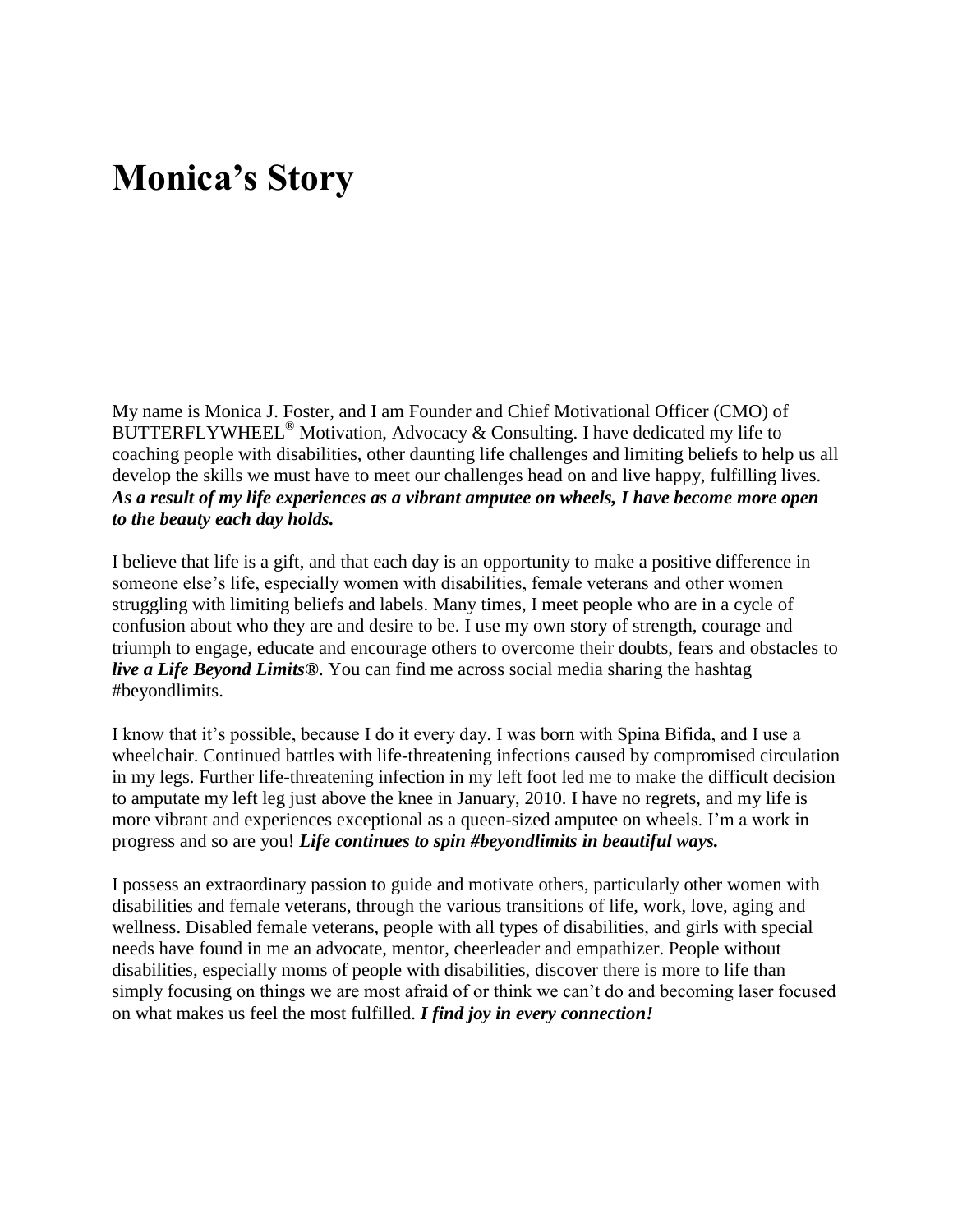There is incredible value and meaning in my relationships with those I life coach, but I can't describe how much I treasure my relationships with those who have coached me. I credit my dad, Royce, a retired Senior Chief Petty Officer who spent four years in the Air Force and 18 years in the Coast Guard, with the lessons I've learned in patience and integrity. My mother, Gail, a retired teacher, encourages me to never accept injustice and continues to stoke my fire to fight for what's right and my personal vision of joy.

## Monica and Bryan

My wonderful husband, Bryan, has shown me the benefits of accepting what is, in order to discover what can be. He really is my better half! Bryan and I met in 2000, and in 2002 he experienced a stroke that left him paralyzed on his right side for many months. I learned a great deal about my abilities as a caregiver in spite of my own challenges during that time, and lessons about *in*dependence were replaced by lessons on *inter*dependence. After rigorous rehabilitation, Bryan is now a strong survivor of a traumatic brain injury, and we've each had a really good look at what it's like for the other person in our relationship. In 2005, after growing together and learning to navigate the challenges of being an interability couple, we married. We purchased our first accessible home in December, 2009, and have settled down in my hometown of Landis, North Carolina with two rambunctious cats, Annabelle and Poe.

I'm also very close to Bryan's family, who has supported me like I'm one of their own. I've always thought that *more* family is *better*, and they have proved that to be true time and again. They really are my Foster family in every way!

Each member of my family has given me undying support and unconditional love, and I draw from it daily to keep me moving onward and upward in all I do.

So, that's my #beyondlimits story. What about you? **Let's work on your new #beyondlimits story together. [Contact me today!](http://butterflywheel.com/contact)**

## **About**

## **What is BUTTERFLYWHEEL® Life Coaching and Where Did It Come From?**

Life is change. Change is all-inclusive, and the fact that everyone will eventually experience it is inevitable. It's not *that* we experience change, but *how* we experience change that determines whether we soar or sink. When life hits you with change, there is always a choice to be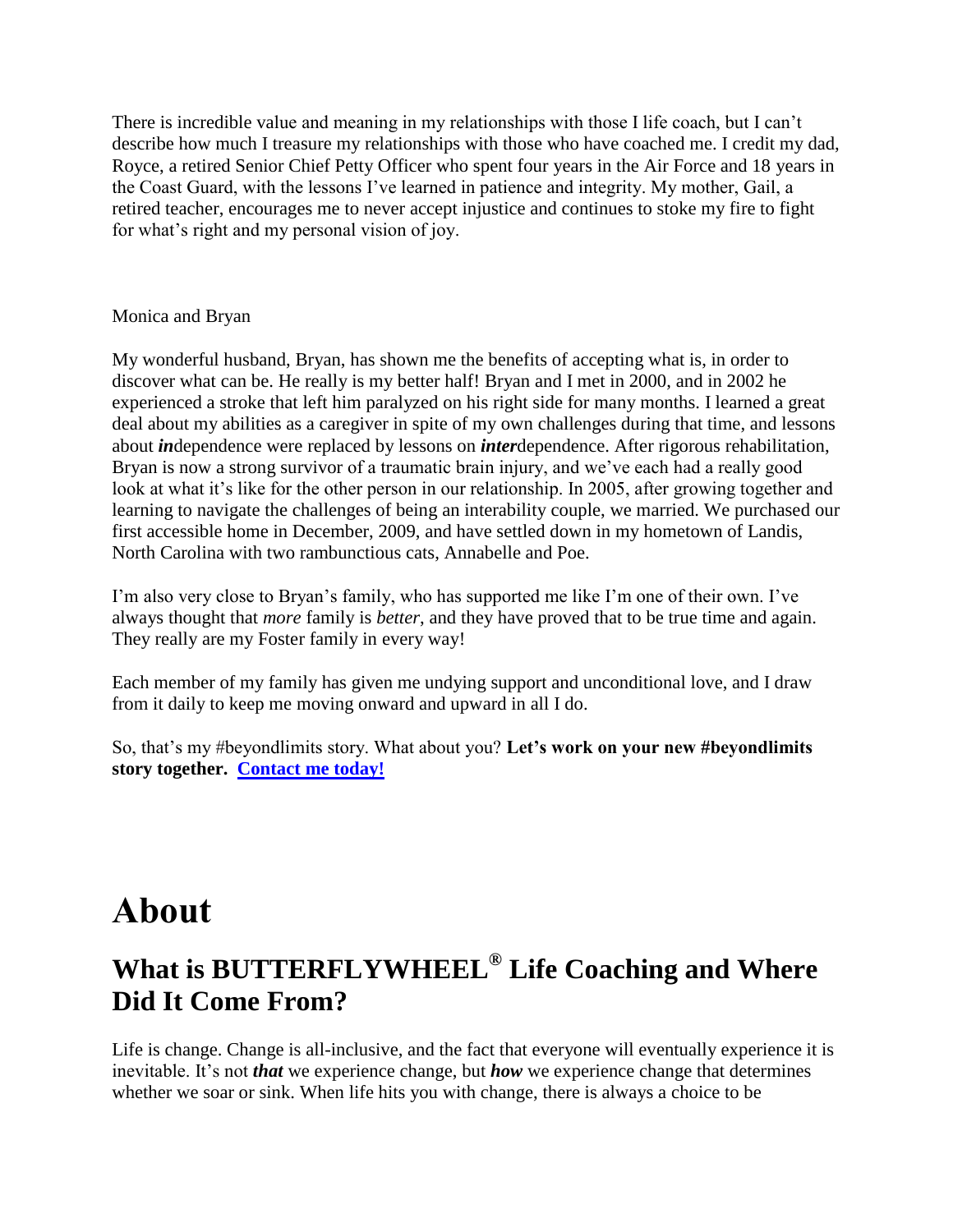made. Ladies, you can choose to become the butterfly emerging from her cocoon, or you can choose to sink like the *The Titanic*.

I chose the butterfly. In each of us is a beautiful butterfly waiting to emerge and we all go through some pain during our growth, just like the butterfly does as it pushes through the veil of its tight chrysalis to go from caterpillar to fully formed butterfly.



BUTTERFLYWHEEL® Logo Side view of butterfly within a circle within a square

BUTTERFLYWHEEL<sup>®</sup> is the combination of two symbols that represent change and transformation to me. The butterfly represents internal growth, while the wheel represents shifting out of destructive patterns and mindsets, learning healthier, more empowering habits and building momentum toward success as the empowered, independent, successful woman you were meant to be.

My life coaching is a reflection of this, in that my clients are able to achieve internal and external growth simultaneously, maximizing their level of success.

When I was little, my grandpa called me "*butterfly crutches"*. When I would play outside on my braces and crutches, butterflies (which I love!) and other critters would end up landing on my clothes and on the shiny metal of my crutches. I would carry them inside with me, and they would flit around loose in the house until we opened the screen door or window to let them go.

After I transitioned to the wheelchair full time as an adult, I was trying to come up with a business name that reflected powerful growth and I realized that the butterfly and the wheel were two very powerful symbols for me and transformative symbols in general. They both represent personal and world transformation. Both symbols are perfect for me and what I do for others in my work, because coaching can have an impact on us inside and out — sometimes simultaneously.

I was thinking about my grandpa one day, missing him and remembering him calling me "*butterfly crutches*," and it all came together. I could give him a nod and shift from *butterfly*